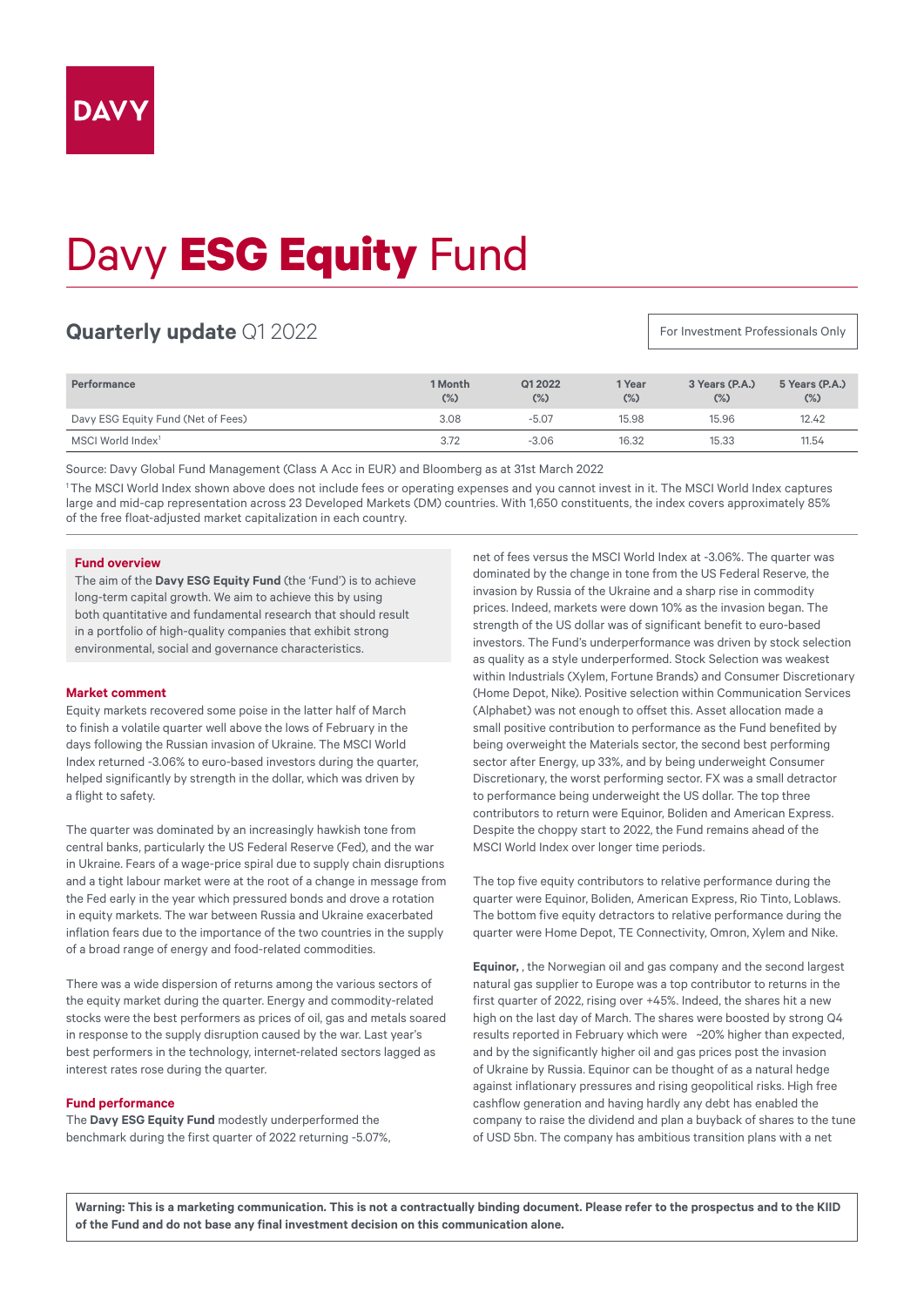zero carbon emission long-term ambition by 2050. They are also active in renewables and were an early mover into offshore wind. Equinor are targeting renewable installation capacity of 12-16GW by 2030 and plan to spend \$23bn on renewables through 2021-26. They are also involved in carbon capture and hydrogen projects. We believe Equinor is the most credible in attaining its 2050 net zero target versus peers.

**Boliden**, the Swedish miner specialising in copper and zinc, was also a top contributor to return as the shares rose over 35% to hit a new all-time high at the end of the quarter. Whilst Q4 results in February were positive with strong free cash flow seeing the group move to a net cash position, the supply risk coming from the Russia/Ukraine conflict has led to higher commodity prices and earnings upgrades and was the main driver of share price performance. Boliden remains one of the highest rated ESG performers in the sector given that they operate only in Europe and are thus less exposed to corruption, political instability and water stressed locations. They have a very strong safety culture with no fatalities in the past 3 years. They also produce the greenest copper in the world given that their AITIK copper mine uses hydroelectric power. Overall, their carbon intensity is 86% lower than the industry average.

**Home Depot** (HD), the world's largest home improvement retailer, was the main detractor from returns in the quarter. The shares declined almost -25% following a c. 9% fall on publication of their Q4 results in February. Despite a strong set of numbers where pricing power was to the fore, the shares were slammed as investors concluded that their market environment has peaked and will only get tougher going forward. However, HD has a strong track record of executing against its long-term goals and the shares have now derated and look attractive. Our view is that HD remains a high performing ESG company. Although exposed to lumber products, HD has strict sourcing policies that prevent the purchase of conflict materials and exploitation of the natural resources of developing countries. They also target a reduction in CO2 emissions of 40% by 2030 and 50% by 2035 which incorporates a target to use 335MW of renewable energy by 2025 by using rooftop solar panels on their stores.

**TE Connectivity** (TE) detracted from returns as the shares declined almost -17% in the quarter. As a major supplier of sensors and connectors to the auto industry, it was no surprise that supply chain challenges are impacting the company as automotive manufacturers

faced disruption to production and higher raw material inflation. Supply chain issues have worsened year to date, but demand remains very strong. TE continues to execute strongly and is benefiting from its broad-based exposure to secular growth areas such as EVs, factory automation and data centres. In automotive, TE acts as a broad proxy for the growth of electric vehicles globally as its role as a supplier to all EV manufacturers gives it ETF-like exposure to the electrification of transport as a theme. The company outperforms its peers on key ESG issues such as responsible sourcing of conflict materials, chemical safety and has a strategy focused on integrating clean technology in its product line.

#### **Sample Portfolio transactions**

During the quarter we initiated a position in NortonLifeLock. The company provides consumer cybersecurity solutions. It is a highquality company with high returns and strong cashflow. They are currently in the process of acquiring Avast in Europe which will double their subscriber base. The company performs well in terms of ESG performance with strong Privacy & Data Security and Governance versus peers. The purchase was funded through a partial sale of **Microsoft** 

### **The QQE perspective**

The change in tone within the equity market at the start of the year was very much on the side of continued economic expansion and rising rates. The war in Ukraine has cast a shadow on growth prospects, particularly within Europe, and exacerbated what is now seen as the "inflation problem". Our view is that avoiding deflation was the aim of the zero interest rates and quantitative easing policies of the past two years.

Our quality model quides stock selection within our equity portfolios. It assigns a quality rank to each stock in a broad universe based on four pillars of Profitability, Persistence, Protection and People. In the first quarter, the People pillar, which rates companies based on capital allocation, was the best performing of the four pillars. In the past, such outperformance has reflected investor confidence in the economic cycle. This is an important support to markets as we enter another quarterly earnings season during which company managements face heightened risks. Against this uncertain background, we are confident that our quality framework will stand our clients in good stead.

| <b>Calendar Year Performance</b>         | 2021 (%) | 2020 (%) | 2019 (%) | 2018 (%) | 2017 (%) |
|------------------------------------------|----------|----------|----------|----------|----------|
| Davy ESG Equity Fund (Net of fees) (EUR) | 32.7     | 7.5      | 31.1     | $-1.6$   | 7.1      |
| MSCI World Index (EUR)                   | 31.1     | 6.3      | 30.0     | $-4.1$   | 7.5      |
| <b>Equinor ASA</b>                       | 67.0     | $-13.5$  | 0.5      | 8.8      | 16.0     |
| <b>Boliden</b>                           | 25.2     | 21.2     | 36.5     | $-28.5$  | 20.4     |
| Home Depot Inc                           | 59.5     | 24.5     | 30.5     | $-7.3$   | 44.6     |
| Rio Tinto                                | 0.6      | 30.6     | 35.4     | 0.3      | 31.5     |
| TE Connectivity Ltd                      | 35.1     | 29.0     | 29.4     | $-18.9$  | 39.9     |
| Loblaws                                  | 67.9     | $-4.4$   | 11.6     | 13.5     | $-2.2$   |
| Omron Corp                               | 25.7     | 45.1     | 62.9     | $-39.6$  | 51.9     |
| Xylem Inc                                | 18.9     | 30.9     | 19.6     | $-1.0$   | 39.5     |
| Nike Inc                                 | 18.7     | 41.0     | 38.1     | 19.9     | 24.7     |
| <b>American Express</b>                  | 36.9     | $-1.2$   | 32.5     | $-2.6$   | 36.2     |

Source: Davy Global Fund Management (Class A Acc in EUR) and Bloomberg as at 31<sup>st</sup> December 2021. Performance is quoted in local currency unless otherwise stated.

**Warning: Past performance is not a reliable guide to future performance. The value of the investment can reduce as well as increase and, therefore, the return on the investment will also be variable. Changes in exchange rates may have an adverse effect on the value price or income of the product.**